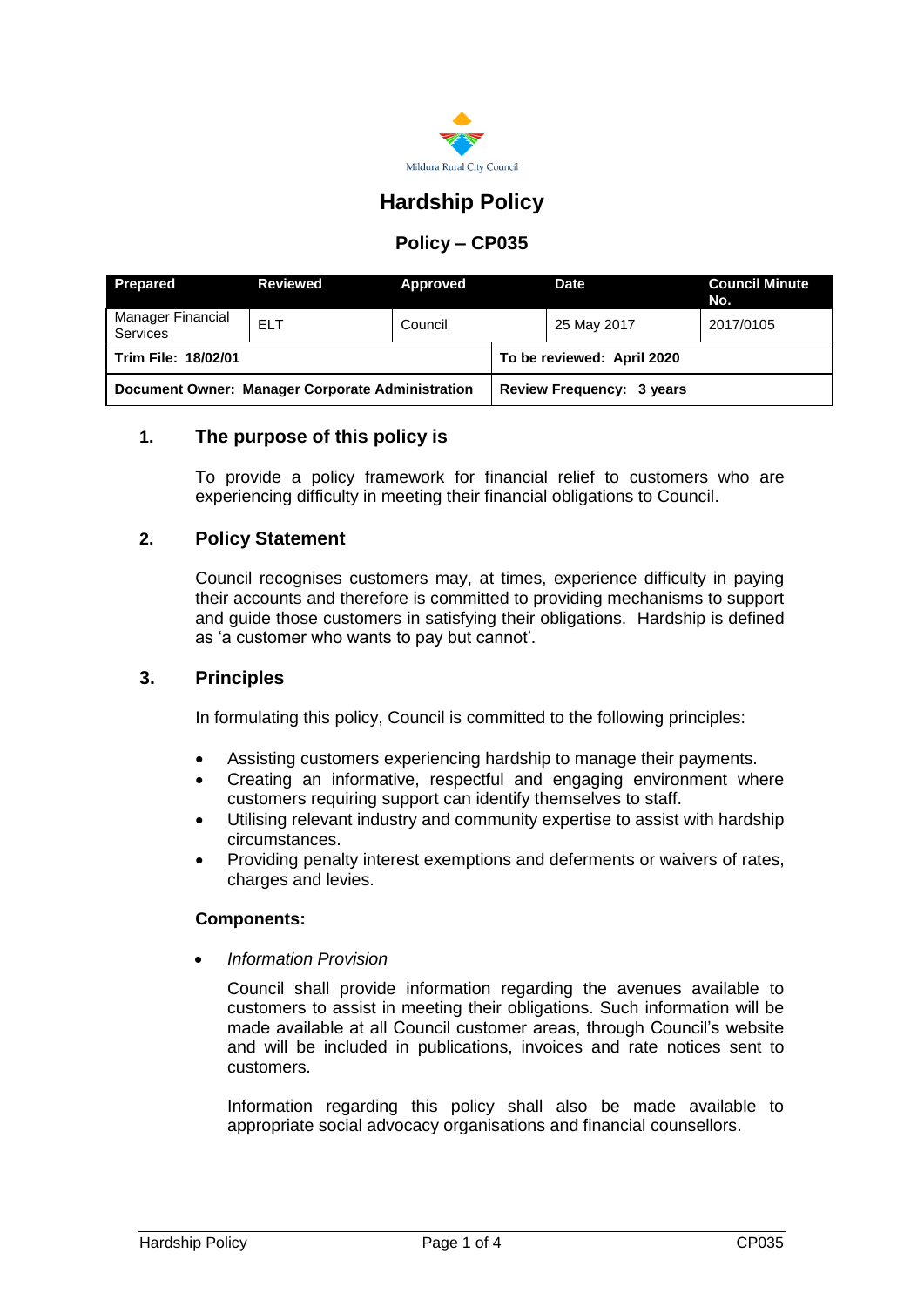### *Respect and Engagement*

Council shall establish contact points with financial counselling organisations in order to minimise customer anxiety and allow for a quick resolution to be achieved.

Council shall respect the advice of financial counsellors with regard to the assessment of the customer's capacity to pay.

Council's nominated financial counsellors include, but are not limited to:

Mallee Family Care,

CentaCare, or

Rural Financial Counselling Service

*Penalty Interest Exemptions*

To qualify for a penalty interest exemption, customers are required to undertake a financial assessment by an approved financial counselling service. The financial counselling service shall make an appraisal of the customer's circumstances and report to Council on the most appropriate manner in which to clear the account. If an agreeable payment arrangement is made, and adhered to, an interest exemption will apply.

Penalty interest exemptions will be granted with regard to charges against a customer's primary place of residence only.

Customers shall receive a penalty interest exemption for up to 12 months on unpaid accounts. The exemption is not available for consecutive periods. A minimum of 12 months must lapse between the cessation of one exemption period and the commencement of another.

Where a customer defaults on their arrangement, Council will inform the counselling service with a view to recommence the arrangement. Failure to recommence, or regular defaultment will result in the reinstatement of penalty interest and debt collection actions.

Penalty interest exemptions will be considered and approved by the Revenue Coordinator.

*Deferred Payment*

Deferment of rates, charges and levies in part may be available to customers subject to long term cases of extreme financial hardship, diagnosed with a terminal illness or are self-funded retirees with low, fixed incomes aged 70 or over.

This option is limited to a customer's primary place of residence of which they must be the sole proprietor. The property must be rated as Residential only.

The customer must be eligible to claim the State Government pensioner rate concession, or be receiving unemployment benefits for a minimum period of three consecutive months.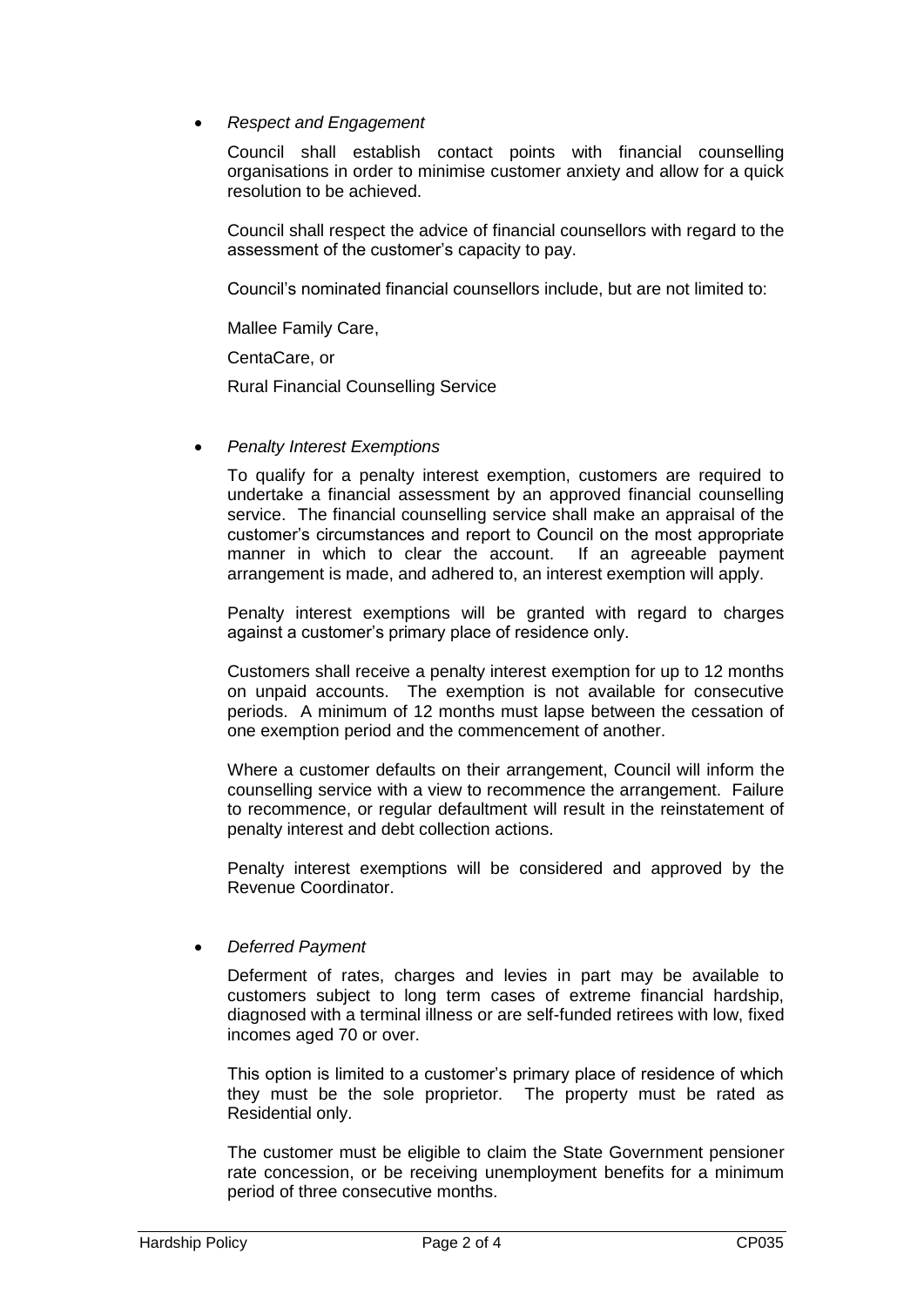To qualify for a deferment, customers are required to undertake a financial assessment by an approved financial counselling service. The financial counselling service shall make an appraisal of the customer's circumstances and report to Council their capacity to pay.

The deferment will be in place for three years or until such time as the customer's circumstances improve or the property is transferred, in whole or in part, to another entity. Customers will be required to re-submit an application via an approved financial counselling service every three years to qualify for a continuation of any deferment arrangement.

Where property ownership changes, in part or in full, all deferred rates, charges and levies must be paid in full at settlement date. Deferral agreements are not transferable.

Penalty interest on the deferred amount will be capped at half the penalty interest rate determined by the State Government. Deferment is capped at 25% of all rates, charges and levies and the total deferred amount accrued (including penalty interest) must not exceed 25% of the Capital Improved Valuation of the property.

Deferred payment applications will be considered by the Revenue Coordinator and approved by the Manager Corporate Administration.

*Waiver*

Council will only consider the waiving of rates, charges and levies, in part or in full, in exceptional circumstances outside the control of the customer.

This option is limited to a customer's primary place of residence of which they must be the sole proprietor. The property must be rated as Residential only.

All applications for a waiver need to be lodged in writing and include any supporting documentation. Such applications will be assessed by Council on the grounds of financial hardship only.

Waiver applications will be considered by the Revenue Coordinator and approved by Council.

## **4. Who is responsible for implementing this policy?**

Manager Corporate Administration

## **5. Definitions**

Hardship A customer who wants to pay but cannot.